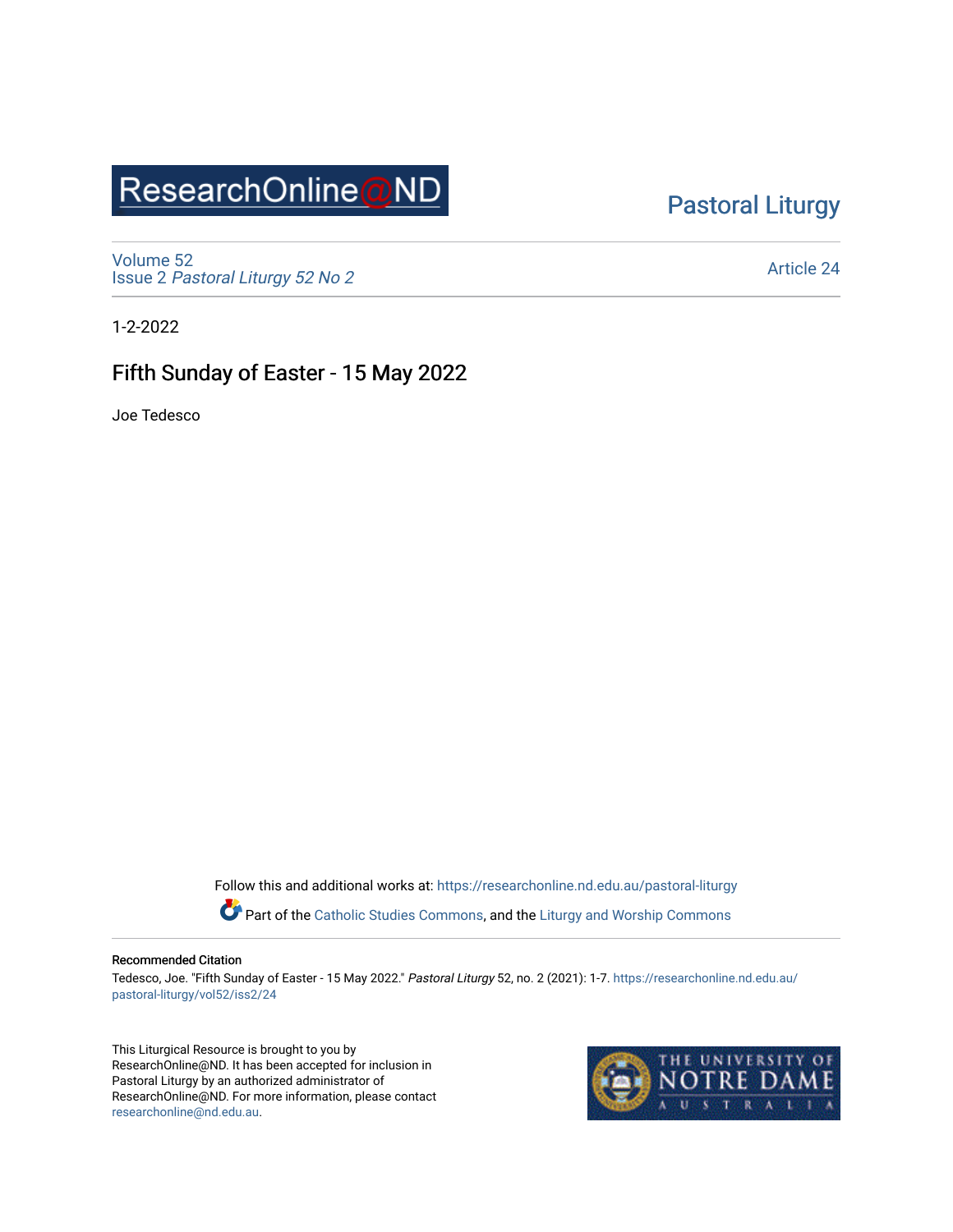

# **15 May 2022**

# Fifth Sunday of Easter

Reflection by Joe Tedesco

### **Introduction**

This and next week's Gospel readings are taken from Jesus' Last Supper discourse. Jesus is about to die and is preparing his disciples who are struggling to make sense of this coming event. The teaching is also a proclamation to the Church which comes after, to our present age. We are to be Christ to our world by loving as Christ loves us. It is the marker of what makes one a follower of Christ, that we love sacrificially and with the genuine good of the other in view.

### **Penitential Act**

Use one of the *Roman Missal* texts or this optional litany form:

Lord Jesus you are the ultimate gift of love. Lord, have mercy.

You loved us first so that we can love others. Christ, have mercy.

You became human so that we can be your disciples. Lord, have mercy.

## **Collect**

*The oration* Almighty ever-living God, constantly accomplish the Paschal Mystery within us, that those you were pleased to make new in Holy Baptism may, under your protective care, bear much fruit and come to the joys of life eternal.

#### *Commentary by Gerard Moore*

This prayer is new to the Fifth Sunday in Easter, previously appearing in the revised missal as the collect for the Saturday of Easter Week IV: it has been promoted by a day. The text is from the liturgical books of Milan, though it was newly formed for the post Vatican II revisions by combining two ancient Milanese orations. The prayer begins immediately with the petition that God transform us constantly through the paschal mystery. In this sense it implores God that we bear the resurrection in our lives here and now and have its power shine forth in our actions. The grounds for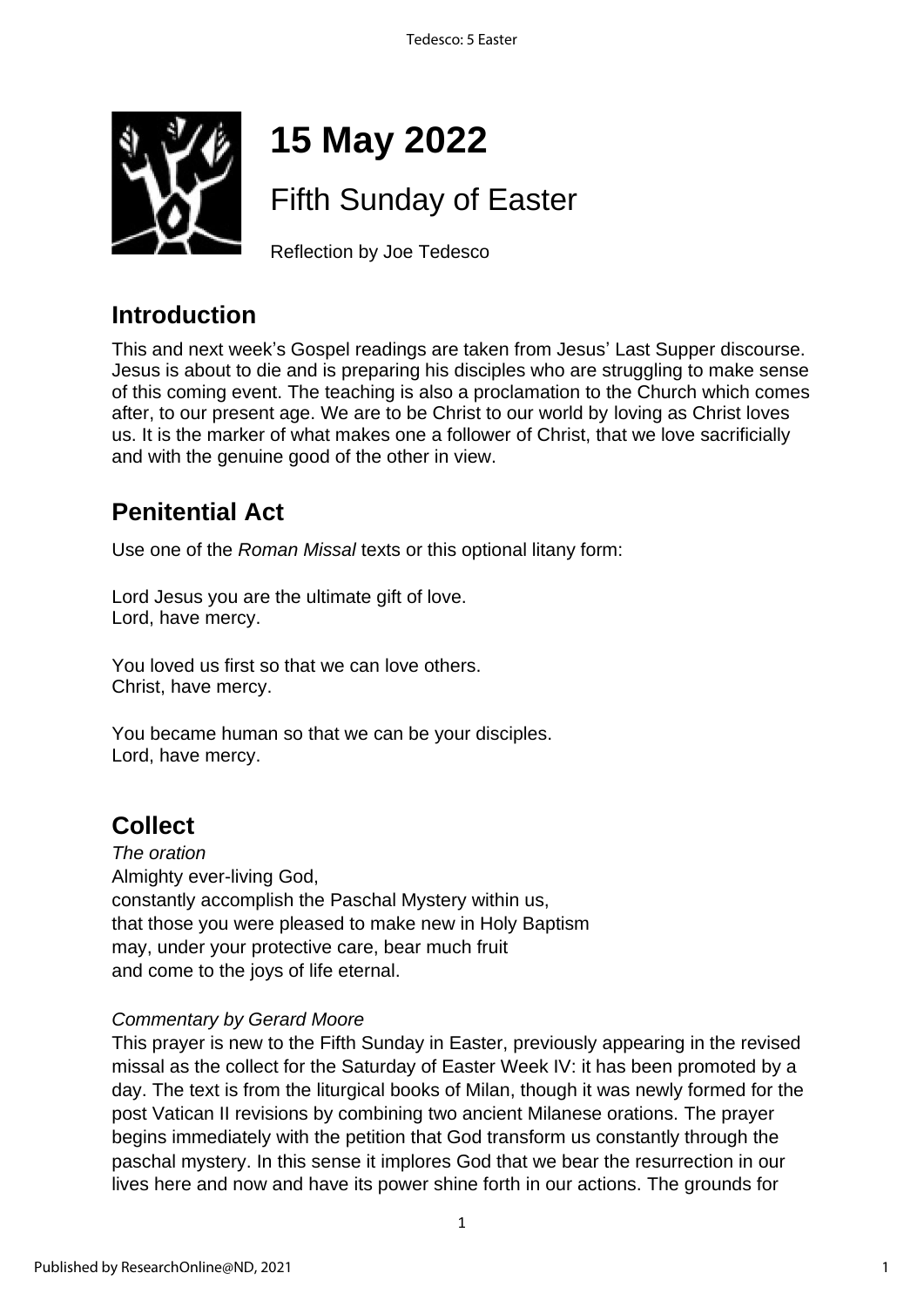this are baptism, in which we were made anew. The reference is as salutary for the long baptised as it is for those newly baptised at the Easter vigil. Three further points are found in the prayer. Firstly, the unceasing care of the divine one is a requirement: all our efforts are only possible in grace, while the guarantee of God's fidelity is in the paschal mystery. Secondly, as Easter people we are called to bear fruit. Our lives in the paschal mystery work to bring forth the reign of God. Finally, a fruitful life lived in the paschal mystery is consonant with knowing the joys of heaven and celebrating them in eternity.

### **First Reading**

#### **Acts 14:21–27**

The reading from Acts talks of how Paul and Barnabas, key leaders of the infant Church, revisit their established communities, continuing to proclaim all that God was doing through them.

### **Responsorial Psalm**

#### **Psalm 145(144):8–13**

*I will praise your name for ever, my king and my God. (v. 1) or Alleluia.*

We are invited to sing praise to the Lord whose love and compassion rests on all that exists.

### **Second Reading**

#### **Revelation 21:1–5**

God is the beginning of all creation and, through Christ, all things that lead away from God, all death and destruction, are being 'made new'. A new creative blessing is bringing all things back to God.

### **Gospel Reading**

#### **John 13:31–35**

In John's Gospel, Jesus proclaims as a single commandment; to 'love one another'. It is the marker of the true follower of Christ, that they know of and live out the love of Christ.

### **Reflection**

We live in a world of marketing and promotion. The rise of consumer capitalism and the desire for sellers of goods and services to have their products stand out from the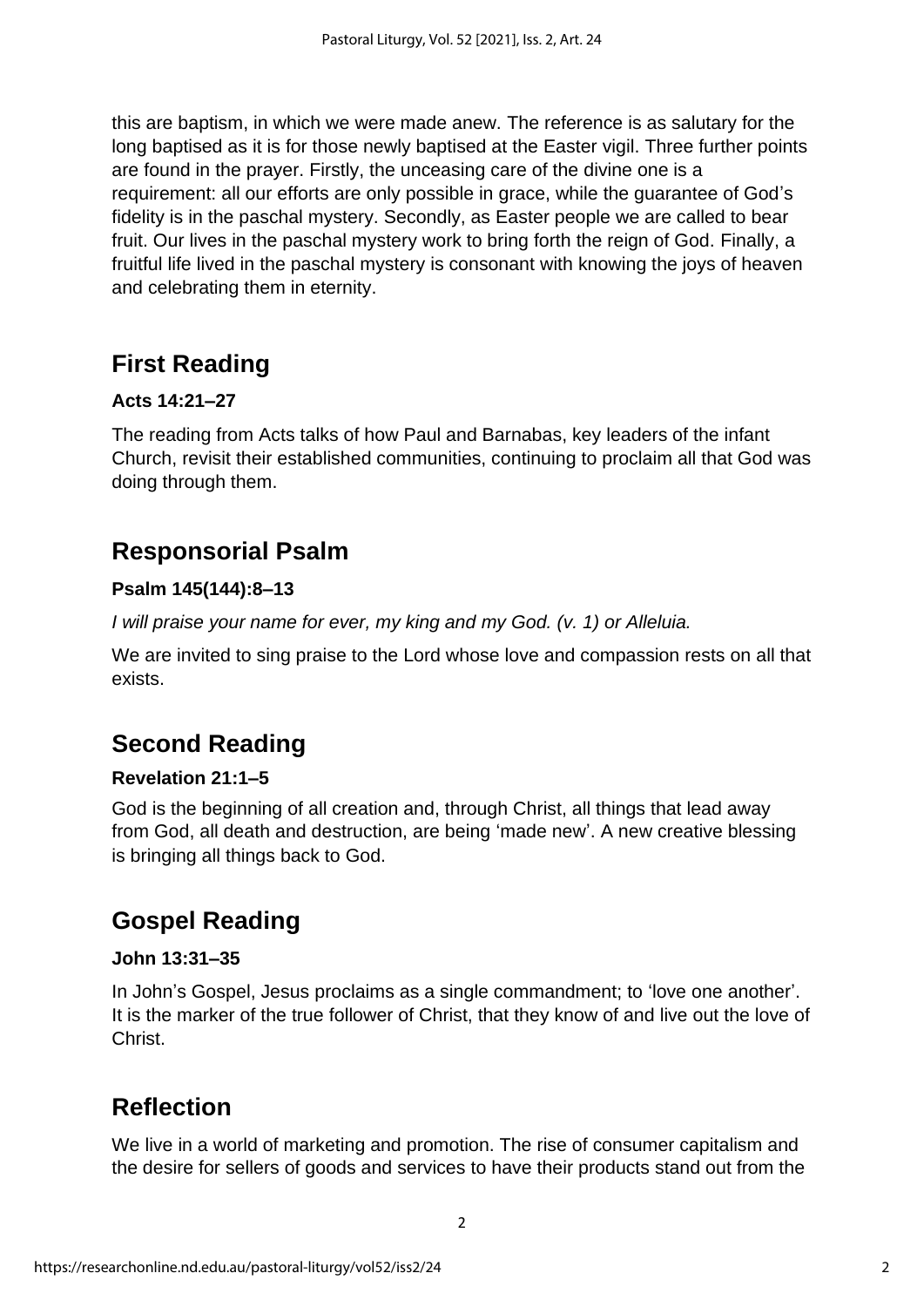crowd is a constant struggle. Thus, much effort is put into branding; to catch phrases and slogans that make products easily recognisable and that communicate the benefits of that product to a potential consumer. We've come a long way in the world of product promotion. The marketers and advertising agencies have become more sophisticated over the years, but so have our sensibilities to the hype and fluff that surrounds branding and slogan making. Think of all the 'must see TV' that we apparently 'must see'. How can all of those shows claiming to be 'must see' actually be 'must see'. Is not some of it at least quite uncompelling, a time waster and not a 'must' at all? Though we can be easily fooled, we are coy of the claims of many brandings and slogans that circulate around us. We are suspect of such things and rightly dismiss them.

Then there are catch phrases and slogans that are quite clever, and actually communicate something truthful. A well-known figure in the advertising and marketing industry, Leo Burnett, once said 'The greatest thing to be achieved in advertising ... is believability, and nothing is more believable than the product itself.<sup>11</sup> Though Burnett no doubt produced slogans that had little to do with the actual product, there is something inherently true in his statement. We are drawn to authenticity, and we are drawn to the good.

In today's Gospel reading, Jesus is doing some branding himself. He is calling his disciples to be identified in a particular way. Something akin to a slogan is being stated by Jesus, and it is to 'love one another, as I have loved you'. This is how people will know who you are. This is how this small group of followers will stand out from the crowd and be identifiable. As the quote from Burnett indicates, the product itself is the primary form of advertising that is needed, and 'the product' in this case is the love of Jesus. If we love as Jesus loves, not only will it be identifiable, but it will also be believable. The love we show that is in keeping with Jesus' love is what will do the convincing. It will be enticing to a world that desperately needs the love of God.

That said, Jesus' words are not merely a slogan, a passing catch phrase that can be taken or left. It is a most substantive command. That Jesus is giving a commandment is putting him on par with the Lord God. It is something of a Christological statement of Jesus' equality with God that Jesus can give the commandment at all. It also elevates what is being said to a matter of absolute importance.

The importance firstly lies in the exemplar of Christ's self. Earlier in the Last Supper discourse found in John, of which today's reading is part, we see Jesus washing his disciples' feet. There Jesus points out 'I have given you a model to follow, so that as I have done for you, you should also do' (13:15). Throughout the extended dialogue that forms these chapters of John, Jesus is preparing his disciples for his parting. The 'hour has come' and the time for 'the glorification is at hand', that is the language that John uses to point to the Passion of the Lord and appears here in this

3

<sup>1</sup> Burnett, Leo. *Communications of an Advertising Man*. (Chicago: [Unknown Publisher], 1961), p. 78.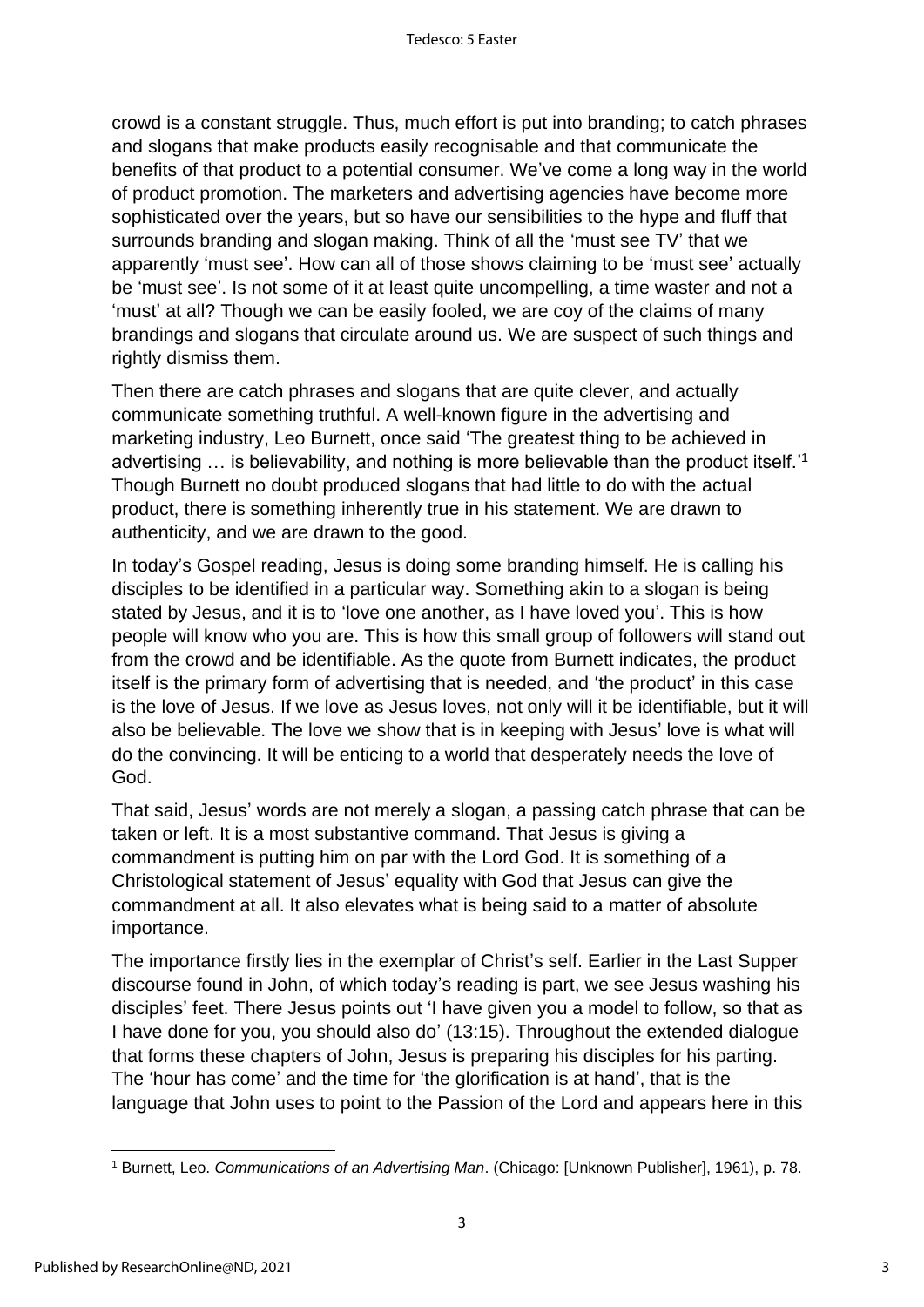reading too. This is entirely what Christ is about and it is entirely what followers of Christ are to be about.

Secondly, then, the command to love is sacrificial. The love that the followers of Christ are to show is to be in keeping with this sacrificial call. It is to be entirely others centred, to be a laying down of one's life combined with a trusting in God that, in the Lord's power, it will be taken up again.

Thus, this love that Christ is commanding may be a form of branding, a branding of Jesus' self to be sure. But it does not share much else with consumer advertising culture. We live in a society that sees transactions between people as form of exchange; if I give up something, I expect something in return. Even when we look to be giving, we might often be thinking in self-serving terms. This can be true of love itself; we love with an expectation of reciprocation in some form.

The love Christ is calling us too clearly does not fit that mould – and it is also clearly not easy. True love is a difficult task. It can be easy to get caught up on the difficulty of the commandment; to love by giving one's life away. However, we need to hold the entire commandment in view; especially the 'as I have loved you' component. Implicit in this call to love, to make Jesus' presence real in the world, is to receive the love of Jesus in the first place. Thus, we realise as we reflect on this scripture that the God of Love wants to flow through us to our world. There are many 'commands' that we find in scripture, but this is a most fundamental one. It was the heart of Jesus' mission, and we pray that it can be the heart of our lives as well, to receive and give a love that overcomes all.



burn with love when you speak.

4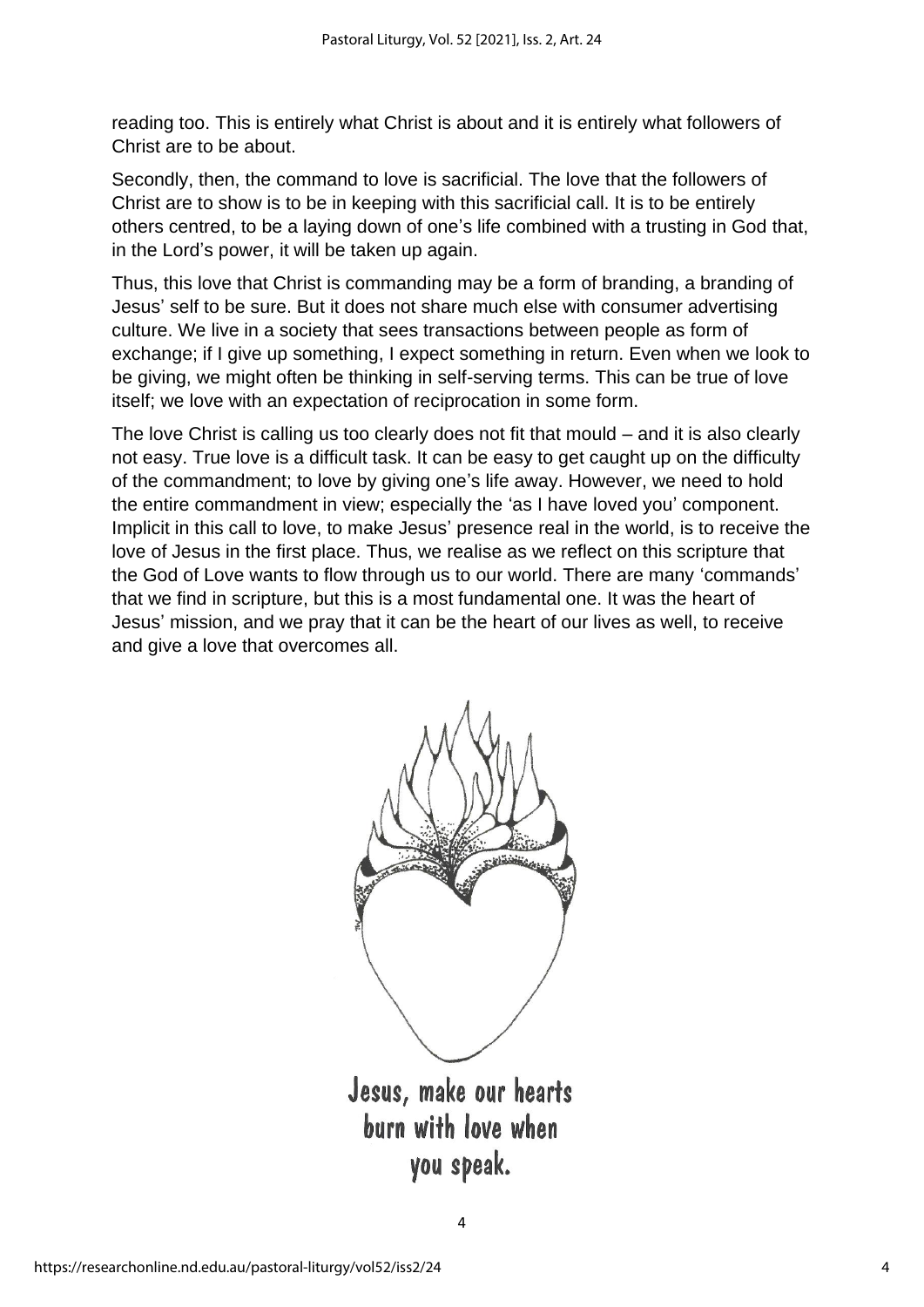## **Prayer of the Faithful**

### **Introduction**

Father, with the psalmist we wonder at your regard for us, setting us free to sing a new song of rejoicing. Trusting in our relationship with you, and your love for us, we bring you our needs.

### **Petitions**

We pray for your Church and its leaders that we may bring about your New Jerusalem, making all things new, opening the eyes and hearts of us all to the needs and afflictions of all.

*(Pause)* Lord hear us OR We pray to the Lord.

We pray for all members of the Plenary Council, and the committees and support workers who are preparing for the second Assembly. May they be infused with the Easter joy and be open to the Spirit in all their deliberations and activities. *(Pause)* Lord hear us OR We pray to the Lord.

We pray for our world, given by you. For those who play a part in it*s* governance, give them your wisdom and self-discipline to refrain from misuse of power; remind them to govern for all peoples and for the good of all creation. May they distribute vaccines for the pandemic equitably and work positively in this time of climate change.

*(Pause)* Lord hear us OR We pray to the Lord.

We pray for our community rejoicing in our Easter life. We thank you for the gift of Easter. Enable each of us to blossom to our unique fullness in you. *(Pause)* Lord hear us OR We pray to the Lord.

We pray for those who have come to the end of their earthly life. Receive them in your love and embrace them. Be with those who mourn their passing and especially receive those whose death is known only to you. *(Pause)* Lord hear us OR We pray to the Lord.

We pray for all those suffering from the effects of the pandemic; spiritually, financially, mentally and bodily. May they recover well and be renewed by the experience. We pray also for the all the frontline workers who care for those affected. *(Pause)* Lord hear us OR We pray to the Lord.

### **Conclusion**

Father, you have called us to be siblings dancing in the light of your Resurrection so that our living witness will draw others to you. As your children, we thank you for listening to our requests in the confidence that you hear them in the power of the Spirit and in the name of our brother Jesus Christ.

5

**Amen.**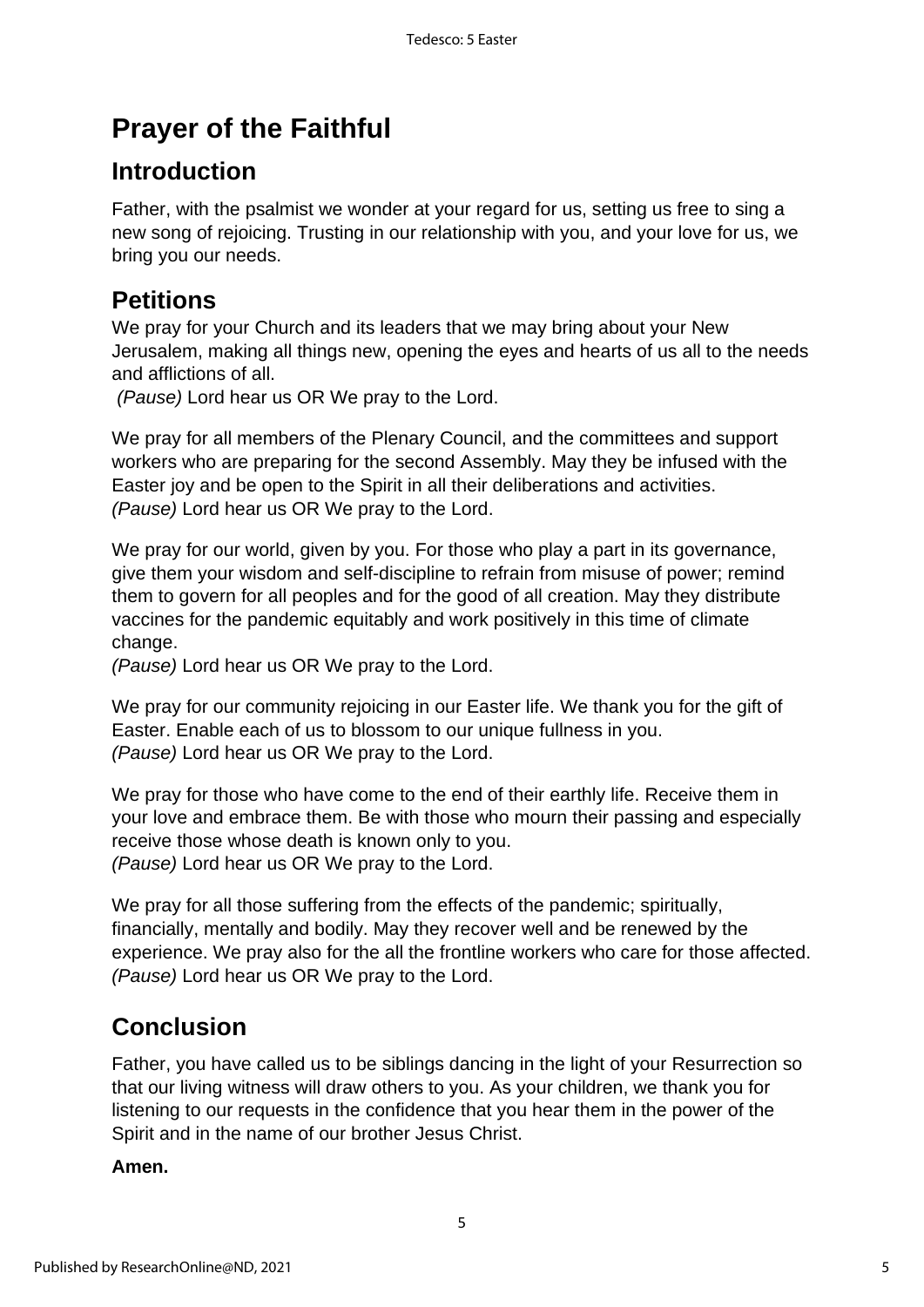### **Music selections by Alessio Loiacono and Chris deSilva**

### **GA**

All the ends of the earth. B Dufford SJ. 420 A new commandment. Unknown/ L Bartlett. 318 Christ is alive, with joy we sing. P Stotter/ M Vulpius. 365 Christ is made the sure foundation. J M Neale/ H Purcell. 640 Christians, let us love one another. A Nigro SJ and M Foltz SNJM/ French Melody. 206 God of peace. A Kelly CSsR/ C Willcock SJ. 553 I heard the voice of Jesus say. H Bonar/ English Melody. 468 Love divine, all loves excelling. C Wesley/ R Prichard. 463 Love is his word. L Connaughton/ A Milner. 462 No greater love. M Joncas. 460 Now the green blade rises. J Crum/ French Carol. 364 Seek ye first. K Lafferty. 456 Take and eat. J Quinn SJ/ M Joncas.198 This day was made by the Lord. C Walker. 356 This is my will, my one command. J Quinn/SJ/ Gregorian Chant. 465 Ubi caritas et amor/ Where true love and charity are found. Gregorian Chant. 319 Ubi caritas. Taize. 324 Unless a grain of wheat. B Farrell. 500 Where there is charity and love. R Connolly. 323

### **AOV1**

All the ends of the earth. B Dufford SJ. 76 I heard the voice of Jesus say. H Bonar/ English Melody. 54 Seek ye first. K Lafferty. 48 Sing to the Lord. O. Alstott. 46 Unless a grain of wheat. B Farrell. 35 This day was made by the Lord. C Walker. 183

### **AOV2**

God of peace. A Kelly CSsR/ C Willcock SJ. 138 Now the green blade rises. J Crum/ French Carol. 131 O God, you search me. B Farrell. 31 Sing a new song to the Lord. T Dudley-Smith/ Wilson. 76

#### **AOV4Kids**

Sing to the Lord. N Ford. 104 The Spirit lives to set us free. D Lundy. 95 This is the day. Traditional melody. 159

#### **CWB**

A new commandment I give unto you. 615 Christians, let us love one another. Fr. A. Nigro/Sr. M. Claudia Folz. 648 Love divine, all loves excelling. Charles Wesley, adapt. Anthony G. Petti. 740 Whatsoever you do. Willard F. Jabusch. 860 Where there is charity and love. Par. Richard Connolly.863